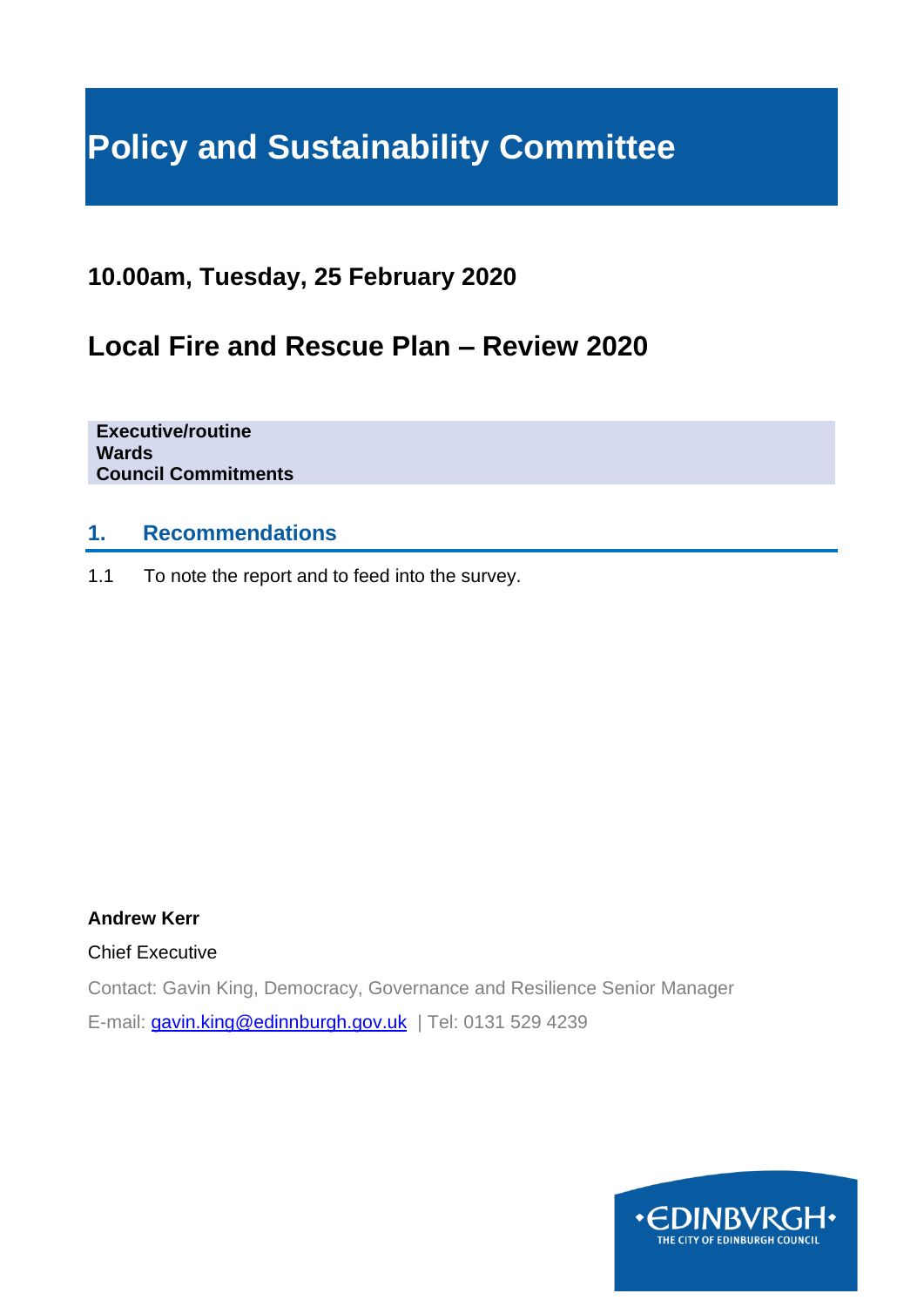**Report**

# **Local Fire and Rescue Plan – Review 2020**

# **2. Executive Summary**

2.1 The Local Senior Officer for Edinburgh has asked for committee members to participate in a short survey on local service provision.

# **3. Background**

- 3.1 The Scottish Fire and Rescue Service is required under the Fire (Scotland) Act 2005, as amended by the Police and Fire Reform (Scotland) Act 2012, to prepare Local Fire and Rescue Plans for each local authority in Scotland.
- 3.2 The publication of a new Strategic Plan 2019-22 in October 2019 now instigates a requirement to carry out a mandatory review of all Local Fire and Rescue Plans.

### **4. Main report**

4.1 The Local Senior Officer for Edinburgh has asked for committee members to participate in a short survey on local service provision.

## **5. Next Steps**

5.1 The survey is open until 18 March 2020. A report will be published in the future on the outcome of the review and will inform revisions to the Local Fire and Rescue Plan.

# **6. Financial impact**

6.1 Not applicable.

# **7. Stakeholder/Community Impact**

7.1 Not applicable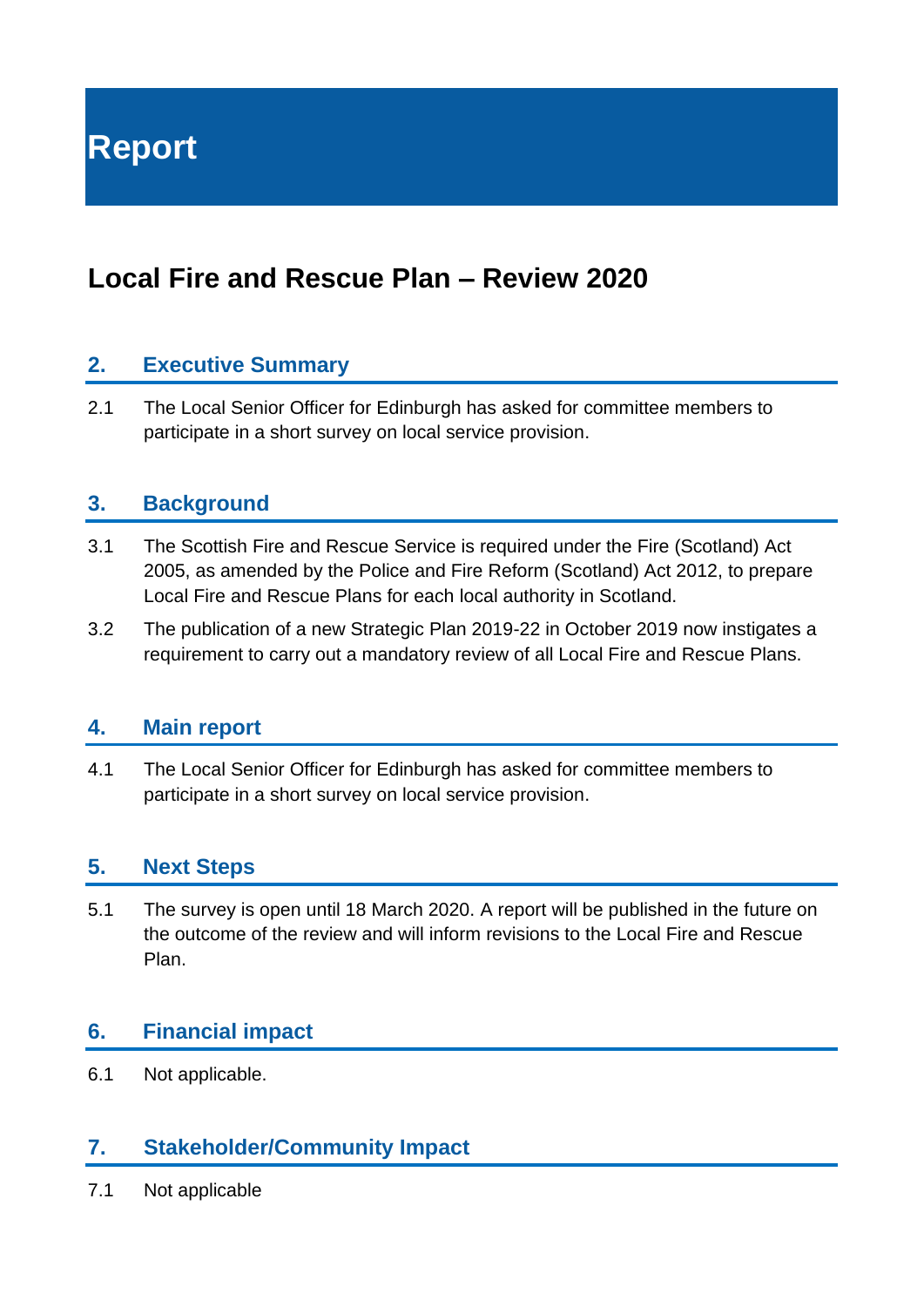# **8. Background reading/external references**

8.1 [Scottish Fire and Rescue Service Strategic Plan 2019-22](https://firescotland.citizenspace.com/planning-and-performance/local-fire-and-rescue-plan-review-2020/supporting_documents/SFRS_Strategic_Plan_201922_V1.0_FINAL%20website.pdf)

# **9. Appendices**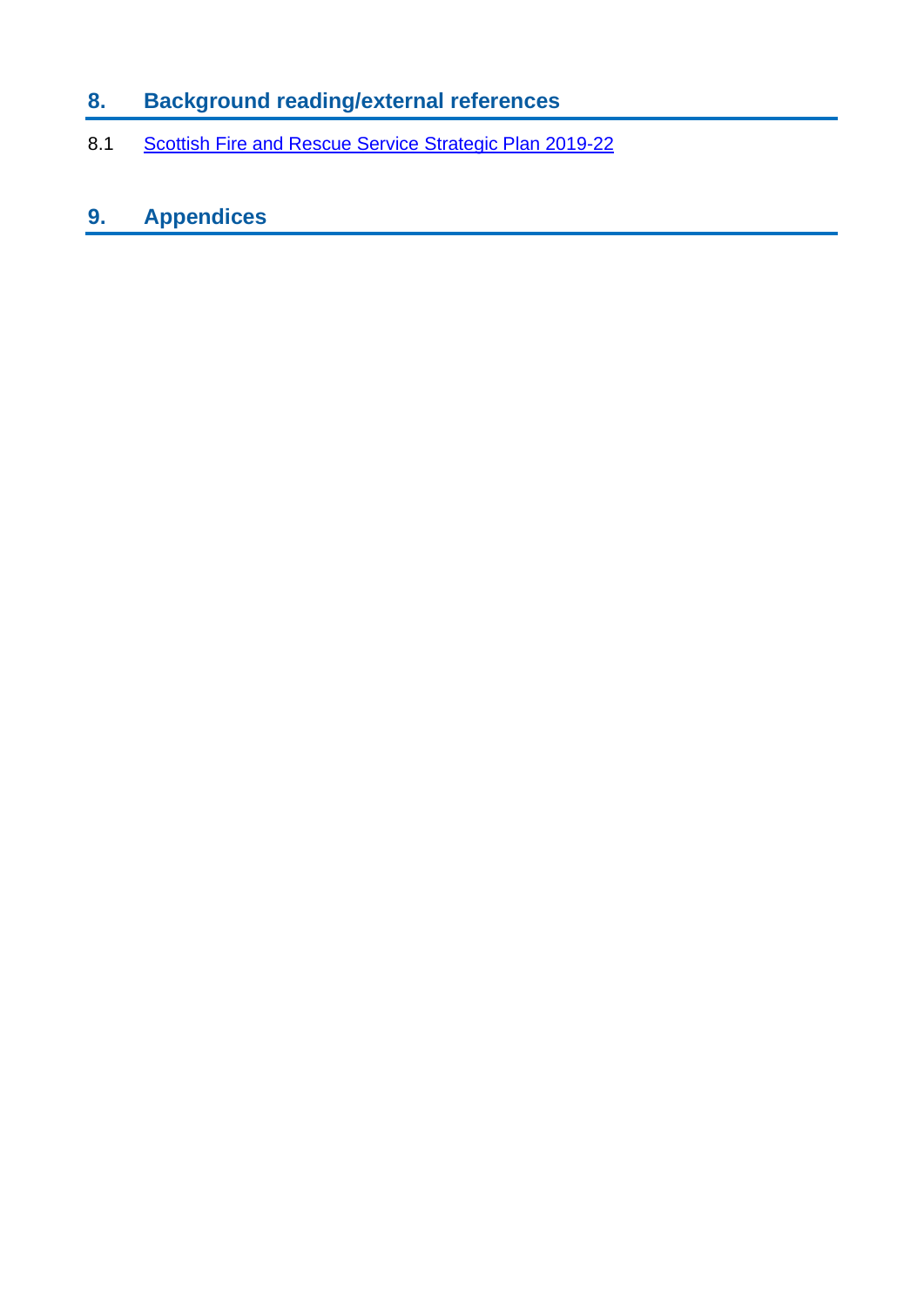**Working together** for a safer Scotland





Working together for a safer Scotland

# **EDINBURGH AREA**

# **LOCAL FIRE AND RESCUE PLAN REVIEW 2020**

**Safety. Teamwork. Respect. Innovation.**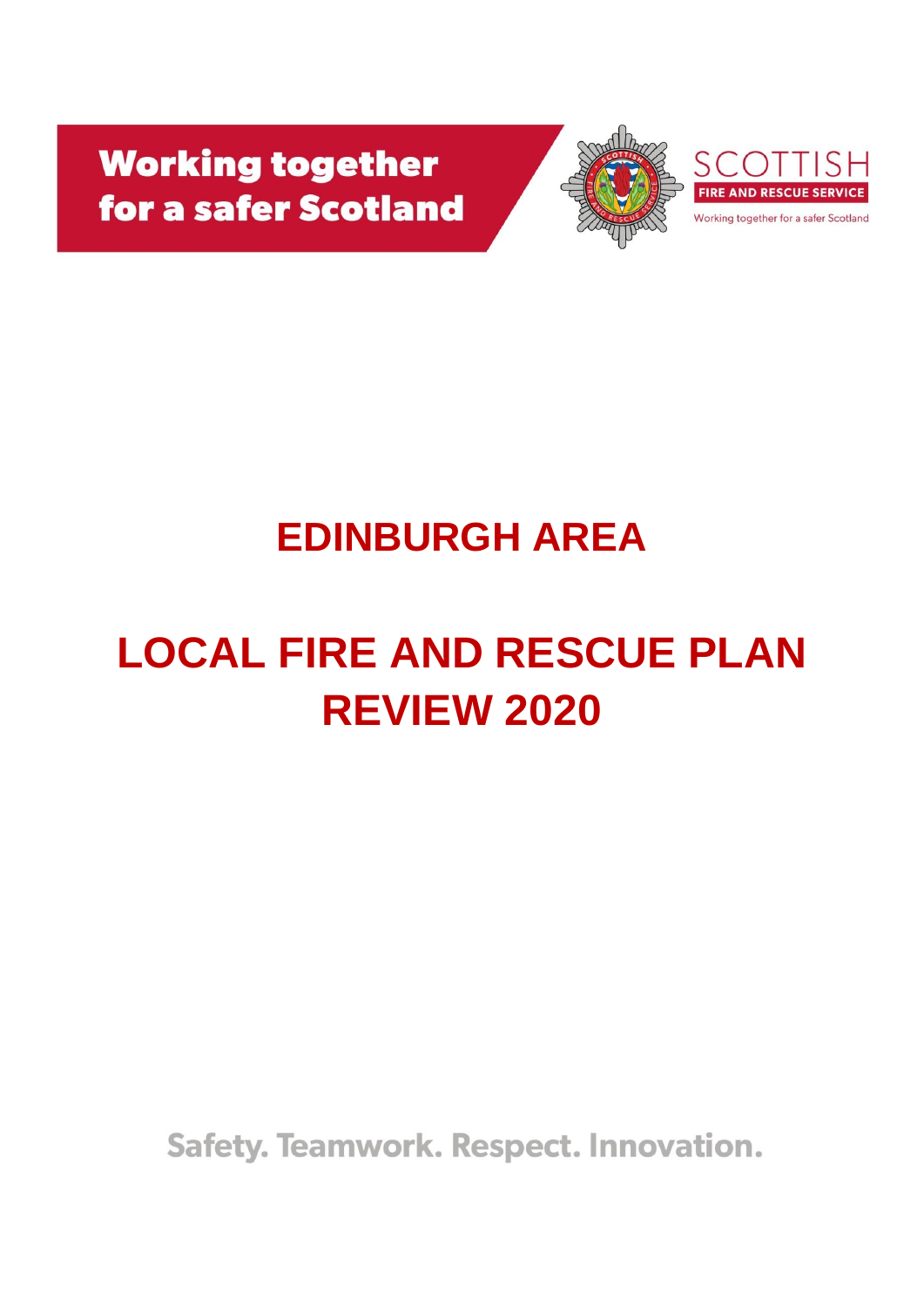#### **Introduction**

The Scottish Fire and Rescue Service is required under the Fire (Scotland) Act 2005, as amended by the Police and Fire Reform (Scotland) Act 2012, to prepare Local Fire and Rescue Plans for each local authority in Scotland. Our first Local Fire and Rescue Plans were published in April 2014. These were reviewed and replaced in 2017/18.

These Plans were developed to direct the Service through its initial transformation journey and to forge our place as a national organisation with a strong sense of local accountability. Against the drive of public sector reform, the local planning landscape continues to evolve to tackle inequalities and improve community outcomes through strong and open collaborative working.

The publication of our new Strategic Plan 2019-22 in October 2019 now instigates a requirement to carry out a mandatory review of all Local Fire and Rescue Plans. This review will provide us with information on how well we are performing against our existing priorities as well as highlighting areas for continued improvement and opportunities for change against the growing needs of our communities.

The Local Senior Officer will be leading this work in your local authority area. To support the review a range of statistics will be assessed to determine if SFRS activities are having the desired impact and to confirm future priority areas.

#### **Review Process**

The primary focus of SFRS will remain on the delivery of our core functions, but we will also consider how we may collaborate more to expand our reach and support a wider range of local needs.

The views of partners and communities are an important part of this review, and committee members are invited to participate in a short survey and give your views on our local service provision. The survey is available online on the SFRS Consultation Hub and will be open until 18 March 2020. It can be accessed at: [https://firescotland.citizenspace.com/planning-and](https://firescotland.citizenspace.com/planning-and-performance/local-fire-and-rescue-plan-review-2020/)[performance/local-fire-and-rescue-plan-review-2020/](https://firescotland.citizenspace.com/planning-and-performance/local-fire-and-rescue-plan-review-2020/)

For information the survey questions are attached in appendix 1 which can also be used to respond by sending to the address highlighted.

In due course a report will be prepared on the outcome of the review. This will inform what revisions will be required in the Local Fire and Rescue Plan. If you wish to discuss this further or wish to discuss any other fire and rescue service matter, please do not hesitate to use the following contact information:

Kenneth Rogers, Local Senior Officer Email: Kenneth.rogers@firescotland.gov.uk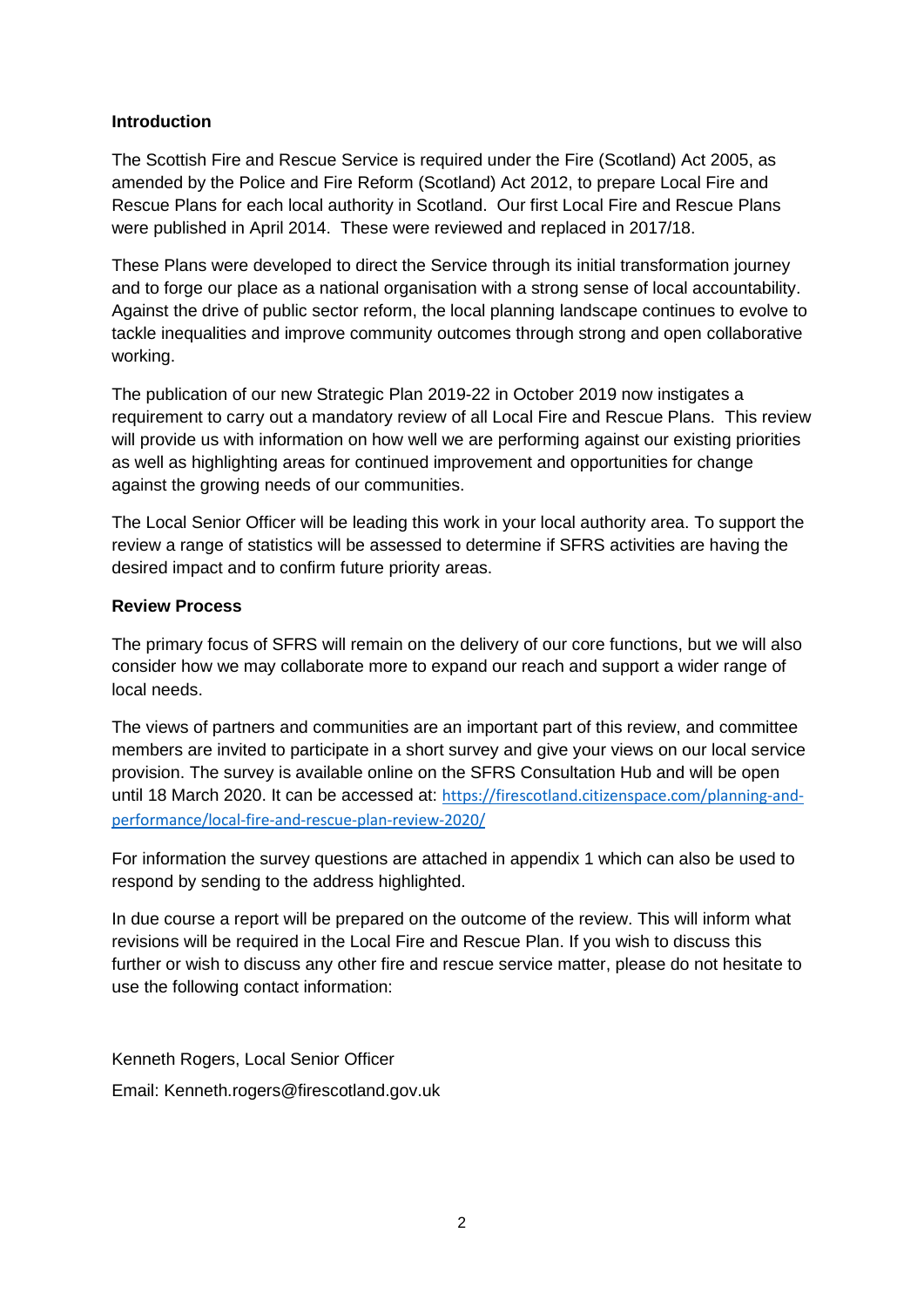# **Working together** for a safer Scotland



# LOCAL FIRE AND RESCUE PLAN ENGAGEMENT

# FEEDBACK RECORD

#### **Local Authority Area:**

Edinburgh

#### **Name of organisation/representative:**

1. How satisfied or dissatisfied are you in how the Scottish Fire and Rescue Service is performing in your area?

| Quite satisfied<br>Very satisfied | Neither/Nor | Quite dissatisfied | Very dissatisfied |
|-----------------------------------|-------------|--------------------|-------------------|
|-----------------------------------|-------------|--------------------|-------------------|

2. How satisfied or dissatisfied are you at the way in which the SFRS understands and reflects local needs in their plans and activities?

3. Has there been any change in the quality of services delivered by the Scottish Fire and Rescue Service over the last 3 years?

| A little better<br>Much better | No change | A little worse | Much worse |
|--------------------------------|-----------|----------------|------------|
|--------------------------------|-----------|----------------|------------|

4. In the past 3 years are you aware of any change and innovations used to improve service provision and outcomes?

| little more<br>Much more | No change | little less .<br>Δ<br>$\overline{\phantom{a}}$ | Much less |
|--------------------------|-----------|------------------------------------------------|-----------|
|--------------------------|-----------|------------------------------------------------|-----------|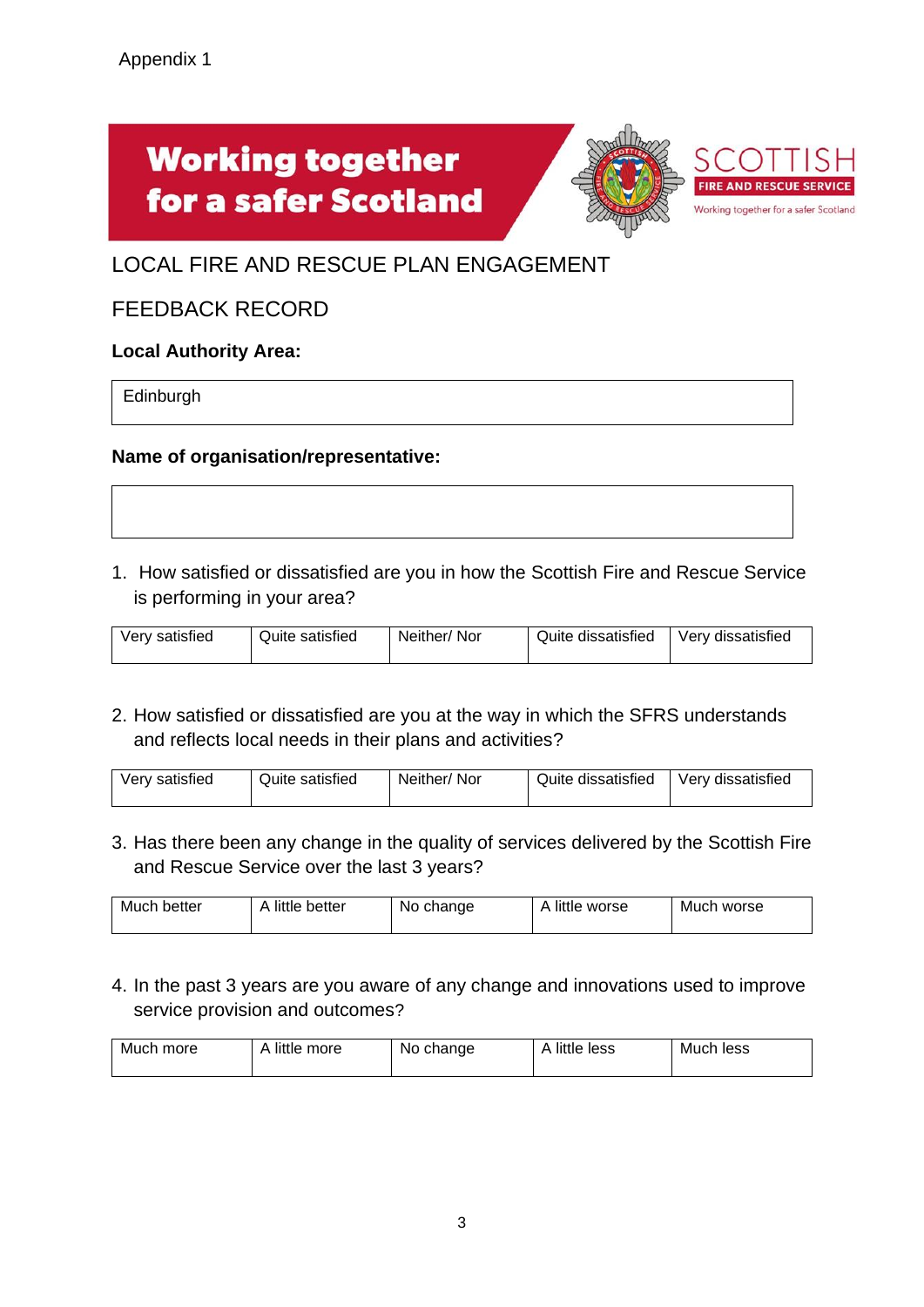5. How satisfied or dissatisfied are you with the level information you received on local fire and rescue activity or developments?

| <b>Quite Satisfied</b><br>Very satisfied | Neither/Nor | Quite dissatisfied | Very dissatisfied |
|------------------------------------------|-------------|--------------------|-------------------|
|------------------------------------------|-------------|--------------------|-------------------|

6. Listed below are a number of core fire and rescue services, please rate these in terms of their importance to you:

|                                   | Very Important | Quite Important | Neither/Nor | Not important |
|-----------------------------------|----------------|-----------------|-------------|---------------|
| Being prepared for and            |                |                 |             |               |
| responding to fires               |                |                 |             |               |
| Promoting fire safety in the home |                |                 |             |               |
| Enforcing fire safety in non-     |                |                 |             |               |
| domestic buildings                |                |                 |             |               |
| Being prepared for and            |                |                 |             |               |
| responding to road traffic        |                |                 |             |               |
| collisions or serious transport   |                |                 |             |               |
| incidents                         |                |                 |             |               |
| Being prepared for and            |                |                 |             |               |
| responding to animal rescues      |                |                 |             |               |
| Being prepared for and            |                |                 |             |               |
| responding to flooding incidents  |                |                 |             |               |
| Helping you be prepared for       |                |                 |             |               |
| emergency situations              |                |                 |             |               |

7. Listed below are other services we would like to do more of, please rate these in term of importance to you:

|                                   | Very Important | Quite Important | Neither/Nor | Not important |
|-----------------------------------|----------------|-----------------|-------------|---------------|
| Being prepared for and            |                |                 |             |               |
| responding to acts of terrorism   |                |                 |             |               |
| Working with partners to identify |                |                 |             |               |
| and help people at risk of        |                |                 |             |               |
| preventable accidents in their    |                |                 |             |               |
| home                              |                |                 |             |               |
| Working with partners to reduce   |                |                 |             |               |
| crime and improve safety          |                |                 |             |               |
| Working with partners to support  |                |                 |             |               |
| young people                      |                |                 |             |               |
| Working with partners to support  |                |                 |             |               |
| older people                      |                |                 |             |               |
| Working with partners to improve  |                |                 |             |               |
| the health and wellbeing of       |                |                 |             |               |
| communities                       |                |                 |             |               |